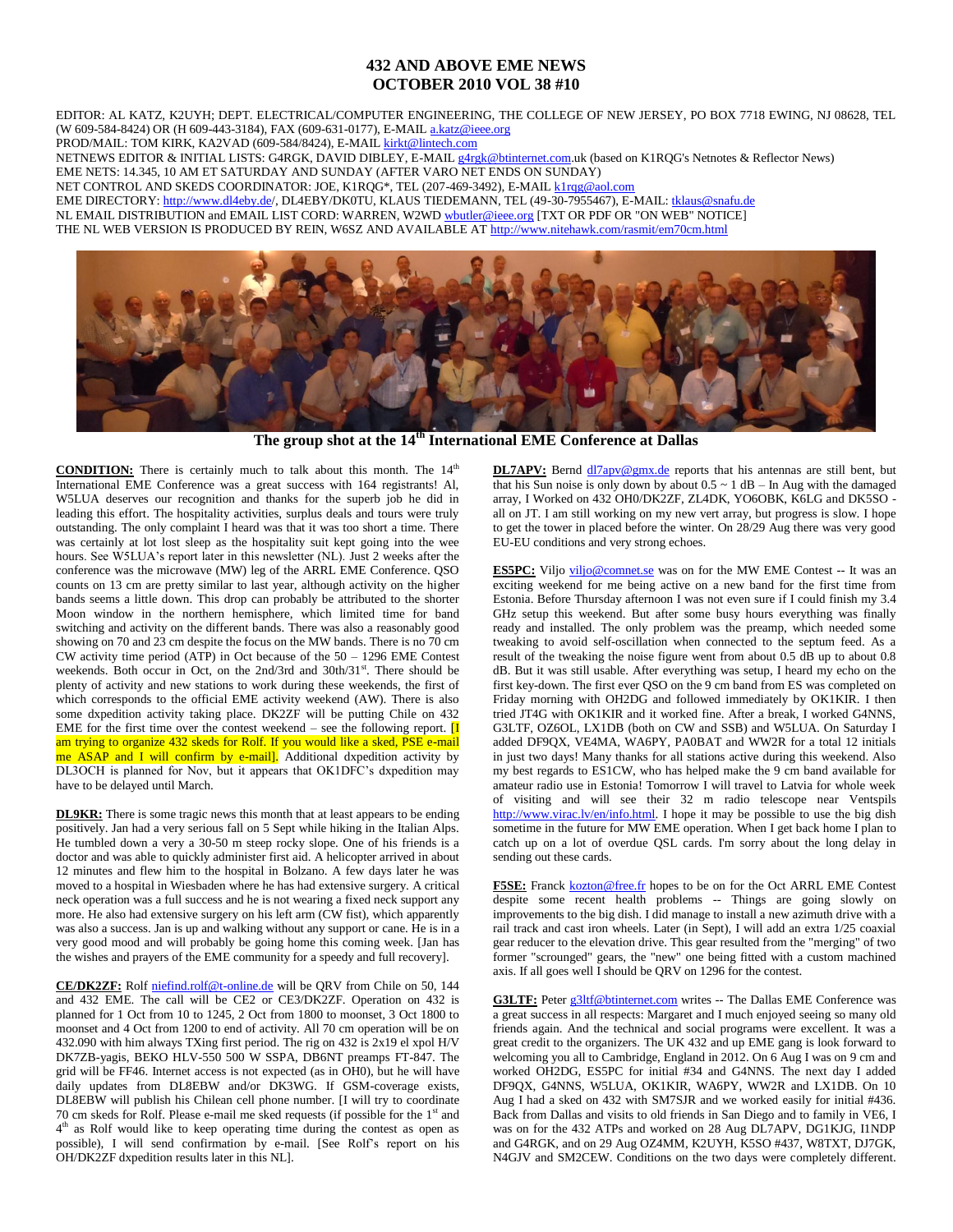On the 28<sup>th</sup>, it was great and the 29th abysmal! On 30 Aug I was on 1296 and worked VK2JDS for initial #320, OZ6OL and JA1WQF #321. In the ARRL EME MW Contest I was not able to be active beyond 1000 on Sunday, so missed most of the US window that day. I also made some poor selections of which band to operate on for the second pass, but I did work stations on 3 microwave bands, and the gear worked 100%. I QSO'd on 4 Sept on 13 cm (crossband QSOs to 2304 and 2424 are denoted by \*) ES5PC, SP6OPN, OK1CA, OK1DFC, OH2DG, JA8ERE\*, LZ1DX, JA4BLC\*, JA8IAD\*, PA3DZL, HB9Q, SV1BTR, G4CCH, F2TU, DL1YMK, OK2DL, 9A5AA, F5JWF, DLOSHF, LA8LF, PA3FXB, VE6TA, G3LQR, SM2CEW, SV3AAF, WD5AGO\*, K5GW\*, K1JT\*, OZ4MM\*, G4DDK and W5LUA\*. Heard were IK2RTI\*, N8OU\*, W7JM\* and K7XQ\*, and CWNR were IW2FZR, WA6PY\* and W9IIX\*. On 5 Sept on 9 cm I worked ES5PC, OK1CA and K1JT and on 6 cm OH2DG, ES5PC, OK1KIR, SV3AAF and IK2RTI. On 6 Sept I was very pleased to work G4BAO #89 on 13 cm. With only a 1.4 m dish, he had a fine signal (549) copy here. I'm back working on the 3 cm dish and mount and have also integrated the 6 cm system fully into the rest of the station. Finally, just before the contest, I modified my G4DDK 13 cm preamp to put in an MGF4919 and the rest of the VLNA2 modifications (see [http://www.btinternet.com/](http://www.btinternet.com/%20~jewell/G4DDKVLNA2B2.pdf)   $\rightarrow$ jewell/G4DDKVLNA2B2.pdf) and saw a 0.6 ~ 0.7 dB improvement in Sun noise, which I think puts the NF below 0.3 dB. One more point... Talking to people at the conference following my paper on the use of EMECalc, I found that some people were using years old versions of the program. There have been major improvements in the last year and it is important to keep up to date as Doug, VK3UM issues updates, se[e http://www.sm2cew.com/download.htm.](http://www.sm2cew.com/download.htm)

G4BAO: John [john@g4bao.com](mailto:john@g4bao.com) is now QRV on 13 cm -- After 2 years of planning, building, testing, despair, elation and wanting to hurl it all in to the river, I got my backyard 13 cm EME system up and running for the EME MW Contest. I worked 4 "initials," F2TU, OK1CA, G4CCH and ES5PC, all on CW. Who knows what I'll be able to do with the JT modes! Now here's the interesting bit; the system consists of just a 1.4 m solid dish on a modified satellite jack arm polar mount with a Septum feed and "pie dish" choke ring. Real "backyard microwave EME". The project started with the dish, and I decided that it would be the one thing I wouldn't change. I spent a lot of time with a calculator deciding to go for 13 cm, and came to the conclusion that this was the right band for a really small dish, taking in to account the availability of surplus "real" QRO and "real" LNAs at a sensible price. RF hardware is a home-brew transverter. The LO is based on a VE1ALQ/G8ACE reflock, G4DDK 2001 multiplier and my own 2 GHz doubler. I use a PIN switched diode mixer with a G3WDG LNA in front of it, and the whole thing is sequenced by a PIC circuit. The dish uses a G4DDK VLNA2 to give me 5.5 dB of Sun to cold sky noise, and the PA is an ex cellular 300 W SSPA giving 225 W at the feed.

G4RGK: Dav[e g4rgk@btinternet.com](mailto:g4rgk@btinternet.com) is now set up 13 cm EME, did not make it on for the MW contest -- I managed to find time to finish off the 13 cm equipment with about 30 mins to go before the start of the 13 cm contest, unfortunately the biasing came off one of the palettes unbalancing the combiner and taking out the driver amp. I was unable to get more than 20 W out of the PA; so I didn't work anyone. I did hear around 20 stations. I will be QRV during the next leg of ARRL EME Contest on 23 and 70 cm, but I will not be QRV in the last leg at the end of Oct from home.

**I1NDP:** Nando [nando.pellegrini@tiscali.it](mailto:nando.pellegrini@tiscali.it) reports on his 70 cm activity during the Sept ATP -- I missed the first period because of strong winds. Fortunately WX was much better on Sunday morning, so I could be ORV for the second part. There were very strong echoes for EU to EU signals, bad conditions instead to work NA stations with fixed polarization. I worked on CW (of course) G3LTF, DG1KJG, G4RGK, K2UYH, OZ4MM, K5SO, DJ7GK, W8TXT, DL7APV, IK6EIW, PA3DZL and N4GJV. Outside of the ATP, I QSO'd on JT65B EB3DYS, M0EME, NR5M, PA3DZL, EA7AJ, OK2UZL and SM7GVF.

**IK3GHY:** Georgio reports on his activity during the MW contest on 13 cm – On Saturday with my QRP station, I heard DL0SHF, HB9Q, OK1CA, SV1BTR, OZ4MM, G3LTF, SP6OPN and OK2?. On Sunday, I worked my first station, OK1CA, and the second, SV1BTR. I heard again OZ4MM and HB 9SV. My 13 cm station is a 2 m dish (f/d 0.5) with a Septum feed, 130 W at the feed and G4DDK LNA.

**IK5QLO:** Andrea **owghil@tin.it** reports on his 23 cm activity in Aug -- I found good conditions and fair activity during the Aug AW, and added some initials with my QRP, 2,4 m dish and 150 W station. I worked on 7 Aug on JT65C OK1KIR and GM4PMK for an initial {#} and PI9CAM, and on CW OK1KIR (# ), OK2DL (#), SM2CEW (#) and F2TU, and on 8 Aug on JT65C JA6AHB, JA1WQF {#} and OK2DL {#}. Heard on CW were N4PZ, HB9CKL, OZ4MM and SV3AAF.

**JA4BLC:** Yoshiro [ja4blc@web-sanin.co.jp](mailto:ja4blc@web-sanin.co.jp) reports on his EME MW Contest activity – I was QRV on 13 cm on Saturday and worked OK1CA (559/559), G3LTF (O/M), F2TU (O/O), ES5PC (O/O) and SV1BTR (O/O). The reports received were lower than usual, but the EU stations were heard (559~569). ES5PC reported my signal was divided into several carriers and each carrier was weaker than usual. He suggested there might have been a problem with my transverter LO. I stopped operation and found the trouble. The reference 10 MHz input terminal was nearly shorted to ground by a solder-whisker, caused by modification two days before the competition. Everything was back normal, and I worked VE6TA (559/559) near midnight. On Sunday, I worked SP6OPN (579/569) for initial #44, OK1DFC (559/559), F2TU (569/569) DUP, OZ4MM (569/559) and PA0BAT (559/559) #45.

**JA6CZD:** Shichiro's [ja6czd@mx35.tiki.ne.jp](mailto:ja6czd@mx35.tiki.ne.jp) MW EME contest activity was limited to 6 cm. He QRVed on 6 cm on Sunday and worked OK1KIR (559/559), OH2DG (549/539), ES5PC (559/559) and SV3AAF (549/539). He heard F2TU.

**JA8ERE:** Mikio [sgl01011@nifty.com](mailto:sgl01011@nifty.com) was active on both 13 and 6 cm in the MW contest. He operated both days and on 13 cm worked OK1CA, G3LTF, ES5PC, SV1BTR, PA0BAT, OZ4MM, F2TU and OK1DFC. He has 4 m dish and 100 W on 13 cm. On 6 cm Mikio worked F2TU and OK1KIR where he runs a 3 m dish and 80 W.

**JA8IAD:** Michinori [ana11142@nifty.com](mailto:ana11142@nifty.com) was QRV for the MW contest on Saturday on 13 cm. He worked OK1CA, ES5PC, F2TU, SP6OPN and G3LTF. He has 4 m dish and 150 W on 13 cm.

K1FO: Steve **lunarlink@cshore.com** is going QRT on EME [Hopefully not permanently] -- After 6,377 QSOs, 631 initials, 50 states and 79 DXCC, K1FO is officially QRT on 432 EME. I haven't been active in a while because my azimuth has been frozen. N8CQ bugged me to get on for the Oct EME contest weekend, so I decided to work on the array and see if I could to fix the azimuth drive. Unfortunately when I went up the tower, I found the aluminum tower backbone of my 24 Yagi array has broken apart from metal fatigue. The array is barely in the air, being held together by just the 2 of the Z braces on the aluminum tower backbone and part of the 3rd tower leg. It was serendipitous that I decided to work on the array today, one more windstorm and the array would have broken apart. 18 years of wind battering took a toll on the array. Given the 70' high forest that I live in and that I'm 18 years older than when I put the array up, I will not put another large EME array up at 95 ft in the air, just too difficult a job to do again at my age. The amount of metal in the air for the 24 Yagis, stacking frame, bracing and polarity mount is mind blowing. If I wind up in a new QTH that is antenna friendly and has a good Moon window from 20' in the air I may return to EME someday, but for now it's sayonara EME.

K1JT: Joe [k1jt@arrl.net](mailto:k1jt@arrl.net) and the team of K2UYH, K2TXB, AF8Z (Chuck was in the area and able to join us) and K1RS operated the MW EME contest from K2UYH's QTH using the call K1JT. We were a bit disappointed only to be QRV on 2 bands (13 and 9 cm). We planned to also operate on 6 and 3 cm on Sunday. After putting the 3 cm system in place at the feed, we discovered the 3 cm transverter was not working, and spent considerable time trying to get it going before removing it from the dish. We were working on the 6 cm system as the contest was going on, and were only able to get everything ready after the Moon was in the trees on Sunday. We measured 10 dB of Sun noise, but never found our echoes; we had only 10 W. A test with W5LUA also produced nil results at both ends. We started operation on 13 cm and worked on 4 Sept F2TU (549/559), SV1BTR (559/549), OK1DFC (559/559), ES5PC (569/569), HB9Q (56/53) and (5/5) on SSB, SP6OPN (549/559), K5GW (569/579), VE6TA (559/559), DL0SHF (559/559), OK2DL (O/O), F5JWF (0/579), OK1CA (569/569), IW2FZR (569/569), W7JM (569/559), WD5AGO (559/569), G3LTF (569/569) XB, OH2DG (569/569), SV3AAF (569/569), G4CCH (569/569), SM2CEW (559/579) XB, DL1YMK (559/559), OZ4MM (569/579) and WA6PY (569/569). When activity slowed on 13 cm, we switched to 9 cm and worked ES5PC (559/559) and K5GW (569/559), but found very little activity and went back to 13 cm where we added W5LUA (569/569). Our window to JA was very poor – more than 75% of the dish was blocked by trees at the start of the window and virtually 100% when we gave up. We identified and CWNR both JA8ERE and JA8IAD many times. The next day, 5 Sept, we started on 9 cm and worked G3LTF (O/559) and OK1CA (559/559), but again found little activity and switched to 13 cm for RA3AQ (549/O), LZ1DX (559/559), HB9SV (579/589), W9IIX (O/549), PA3DZL (O/O) XB, PA0BAT (559/559) XB and VE4MA (559/569). All QSOs were on CW, but we tried an XB experiment with PA3DZL and were pleased to copy is signals very well. Next month in the 50- 1296 part of the EME Contest, we will be active on 144 (from K1JT's QTH) and 432 and 1296 from K2UYH's QTH.

K5QE: Marshall **K5qe@sabinenet.com** was active on 70 cm EME during the ARRL's Sept VHF contest -- I want to thank everyone who worked me during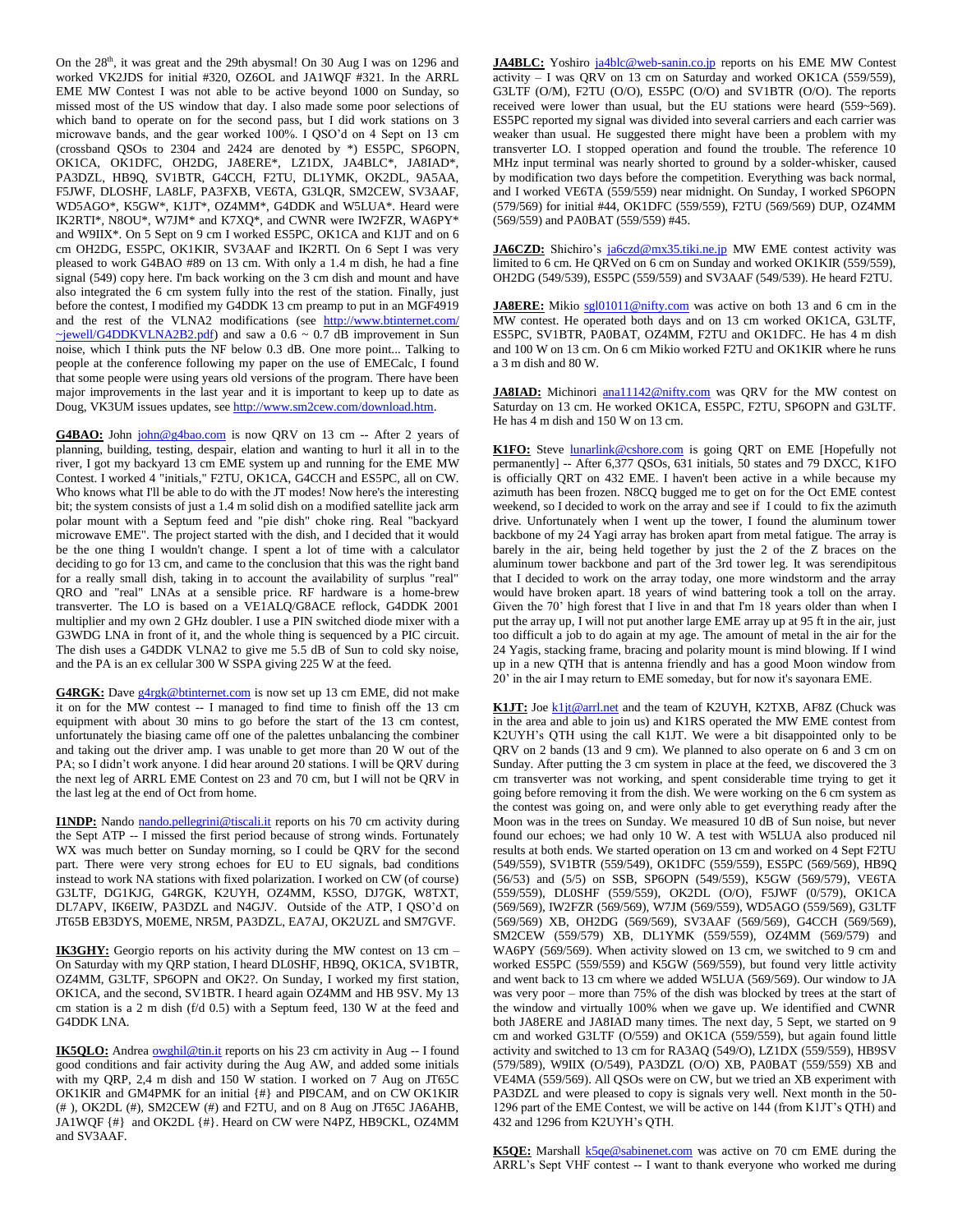the contest. I made a total of 8 432 EME contacts and got 8 unique grids (no surprise there), which is double of last time. QSO'd were I1NDP, K3MF, K5DOG, VK4CDI, K2UYH, K6MYC, W7MEM and KE7NR. I am seeking the counsel of the 432 operators on how to improve my showing. It may be that the 432 world just does not care about VHF contests on 432 - especially USA contests. I think that EME is banned from the EU tropo contests (I cannot imagine why). [It is because they use distance as a multiplier]. What can I do to get more "action" on 432 EME during future contests? I do think that conditions were pretty poor this weekend. They were certainly poor for the tropo stations actually, conditions were just short of awful. On 2 m EME conditions were pretty good, as I was able to work 50 2 m EME contacts. On 432, I did not find a single station that was really loud. It was straightforward to work the stations that I did work using JT65b, but if I had to work them on CW, I think we would have had a very short list. I am using 16 x 28 el M2 yagis, all Horizontal and 1 kW.

K6LG: CLAIR [ccess@sbcglobal.net](mailto:ccess@sbcglobal.net) is QRV on 70 cm EME an interested in skeds for the present of JT as he does not have a very big system -- April 18, I was on hand to observe and hear my first moonbounce signals in the shack of KJ6HZ during Arecibo EME tests. I began immediately to plan to try EME. First, I worked to become proficient in using JT65 on HF). I made quite a few contacts on 20 m JT65 -extremely good practice. With the generous help and advice of several friends, I was able to assemble a QRP EME station for 432. It consists of an M2 9 wl (21'), Tokyo HyPower HL-120U PA providing 70 W on JT, ARR ).6 dB NF preamp and FT-847. The yagi is mounted on a G-5400B AZ EL rotator on a 10' pole. The rotator can be controlled from the shack, but the amps are carried by a cart out to the antenna to make as short as possible the connection to the yagi (8'). Polarization adjustment is facilitated by just rotating the boom in its mount. Since most of the "big gun stations" required aiming east to south, I had to do major tree trimming. I saw my first Moon signals on 28 Aug with the Moon hanging low in the southeast. It was DL9APV. I could hardly wait until my automated 1 minute transmission ended, to see if DL7APV had heard me. I was blown away when I saw my call followed by OOO! I want to thank KJ6HZ (my primary mentor), W6SZ, W6DL, WB6OVZ and AF6WC for their assistance. It is my dream came true! I am now interested in skeds and trying to work more stations.

KL7UW: Ed [kl7uw@acsalaska.net](mailto:kl7uw@acsalaska.net) was active on 432 EME in Aug. He is running a 4.9 m dish, but with only about 40 W at the feed due to  $> 3$  dB of line loss. He can also rotate his feed's polarization and seems to be hearing well. Thus far he has worked DL7APV, I1NDP and K2UYH on JT65B. Ed's real interest is in the higher bands. He is basically QRV on 23 cm now and plans to be operational on 13 and 9 cm in a short time. Look for Ed during the EME contest.

LU6KK: Frederic[o lu6kk1@gmail.com](mailto:lu6kk1@gmail.com) writes -- I am happy to report that after nearly two years, I finally hearing well on 23 cm EME. After puzzling with my reception problems, I put the pieces together and saw the s-meter of my rig change from S5 to 9 when I pointed my dish at the Sun. G4CCH then sent some CW and I was able to copy his call right away. I also copied signals from DF3RU and OK1KIR. It was great to hear some EME signals again. I still need to work on the relays, improve my tripod and PA. My station is a 3.6 m mesh dish, RA3AQ feed and a G4DDK 0.27 dB NF preamp to a TS2000X. I am looking forward to making some QSOs very soon.

SM7SJR: Bjorn writes: I had a sked with G3LTF on 432 today, we wkd quite easily once I got QRV, I was abt 15 min late for the sked. Sri Peter, tnx for #4 on 70cm for me. KL7HFQ was going to tailend. But farady got me, and since my echoes were not detected at any time I was not sure my aim for the moon was accurate or not. Someone was on QRG, I figured the stn I hrd was not KL7HFQ, and I was right, it was SM2CEW. Sri Peter, I had my hands full and could not detect your sigs, hopefully next time.

**N2UO:** Marc  $n2u0@arrl.net$  sends news about the EME Conference and his recent EME activity - I had a great time at the EME Conference in Dallas. It was a fine event, extremely well organized, and most enjoyable to attend. I look forward to visiting the UK in 2 years for EME 2012 in Cambridge. Back in NC, I was active on 1296 MHz EME on 29 Aug with my homebrew 20' dish and 300 W at the feed, and worked the following stations on CW: NA4N, VE3KRP, N4PZ (also on SSB), S59DCD, UA3PTW, SM2CEW, VE6TA, G4RGK, OZ6OL and G4CCH - all with good signals. On 5 Sept, in spite of the MW contest keeping most people busy, I worked SM4IVE (he is using a copy of my dual-mode feed) for an initial (#), N4PZ, UT2EG (#) and new DXCC, IK3COJ, YO8BCF (#) and new DXCC, HB9IZ (operating HB9MOON), IK2RTI (#), VE3KRP and SM6CSO (#). I retuned my preamp and replaced the feedhorn's receive probe for a receive sensitivity improvement of at least 1 dB. I can now measure 0.4 dB of Moon noise (Moon at 363,000 km) and Sagittarius at 1.5 dB. Sun noise was 18.7 dB on 5 Sept with a flux of 85 from NOAA at 2.8 GHz. All these figures pretty much agree with VK3UM's software predictions. I think that it will be very hard to improve my station's capability from now on, so I will concentrate on adding 432 in the near future. I plan to be active both weekends of Oct for the ARRL 50 MHz and above EME contest. W9EQ will be the usual guest operator.

N4GJV: Ron **qstdemb@yahoo.com** send a report on his Aug 70 cm CW ATP activity -- I was QRV during both of the Aug activity periods. Conditions seemed to be poor to fair, during both weekends. On 1 Aug I contacted I1NDP, SM2CEW, OZ4MM and W8TXT. Also heard were G3LTF (nearly zero beat with a birdie and thus difficult to copy), SM3AKW, K2UYH, and DL9KR. On 29 Aug I contacted W8TXT, K2UYH, I1NDP, SM2CEW, and G3LTF. Also heard were OZ4MM, K5SO (both called), DJ7GK, DL7APV and PA3DZL. Thanks to all for the EME QSOs!

**OH/DK2ZF:** Rolf [niefind.rolf@t-online.de](mailto:niefind.rolf@t-online.de) ran a min-dxpedition in Aug to check out his equipment in preparation for his BIG dxpedition activity in the South Pacific later this year – see his CE dxpedition announcement at the start of this NL. He operated from Aland Island but because of his available dates had a very small window to EU - just from 160 to 190 degs for his minimum EL of 15 degs (lots of trees). He worked on CW DL9KR arm chair copy and OZ4MM good copy but Stig has problems with his 500 W. On JT65B he QSO'd DK3WG, I1NDP, PA3CSG and DL7APV. His window to NA was much better, but no stations were heard. Everything seems to be working perfectly in CW and WSJT and ready to go for Chile.



**DK2ZF with array in Aland Is. – 432 yagis are 2 in center**

**OK1CA:** Franta [strihavka@upcmail.cz](mailto:strihavka@upcmail.cz) was QRV during the microwave part of the ARRL EME Contest on 2.3 GHz and 3.4 GHz -- My score on 2.3 GHz was 43x27 with initials with 9A5AA, PA3FXB, N8OU, IK3GHY, RA3AQ, G4BAO and IZ2DJP to bring him to #97 on 13 cm. My score on 3.4 GHz was 6x6 with initials to ES5PC #27 and K1JT #28. The condition and weather was very good and I think the Sept schedule is optimum for the microwaves. I plan to be QRV in the first Oct part of ARRL EME Contest on 1296.

**OK1KIR:** Tonda (OK1DAI) and Vlada (OK1DAK) report a great start to the ARRL EME Contest was had during the MW EME weekend -- The MW EME activity started out extraordinarily well prior to the contest on 9 cm. On 6 Aug we made the first ever 9 cm EME contact with Estonia. We also worked on 9 cm on 5 Aug at 2352 OZ6OL (O/O), and on 6 Aug at 0323 OH2DG (559/569) and finally at 0501 ES5PC (559/569) for initial #33, a new DXCC and KO field. This QSO was followed by a very easy JT4G contact at 0519 with ES5PC (15DB/16DB). For both sides this was the 1st JT QSO on 9 cm. We added on 7 Aug at 1150 W5LUA (569/569), 1157 G3LTF (559/569), 1206 PA0BAT (559/559), 1218 WA6PY (O/O) #34 and DM field, 1339 VE4MA (O/O) and 1446 WW2R (549/559). We heard on 9 cm G4NNS. On 1296 we QSO'd using CW on 7 Aug at 0103 VK3UM (569/569), 0227 HB9HAL (579/579), 0433 JA1WQF (559/569) #300, 0719 OK2DL (569/569) #301, 0808 IK5QLO (O/O) #302, 0905 GM4PMK (O/O) #303 and new DXCC via EME, 0943 F2TU (579/569) and 1008 N4PZ (569/569) #304, and on 8 Aug at 0542 UT5JCW (549/549), 0711 SV3AAF (559/559) and 0746 and HB9CKL (569/589). We heard on CW 4Z5LV, F5KUG, IK3COJ and SM2CEW. With JT65C we worked on 7 Aug at 0358 JA6AHB (7DB/8DB), 0457 4Z5LV (22DB/18DB for digital initial {#64}, 0543 PE1HNG (15DB/14DB), 0707 OK2DL (12DB/12DB {#65}, 0752 IK5QLO (14DB/O), 0855 GM4PMK (13DB/13DB) {#66} and a new DXCC and 1049 PI9CAM (9DB/6DB) {#67}, on 8 Aug at 0543 JA6AHB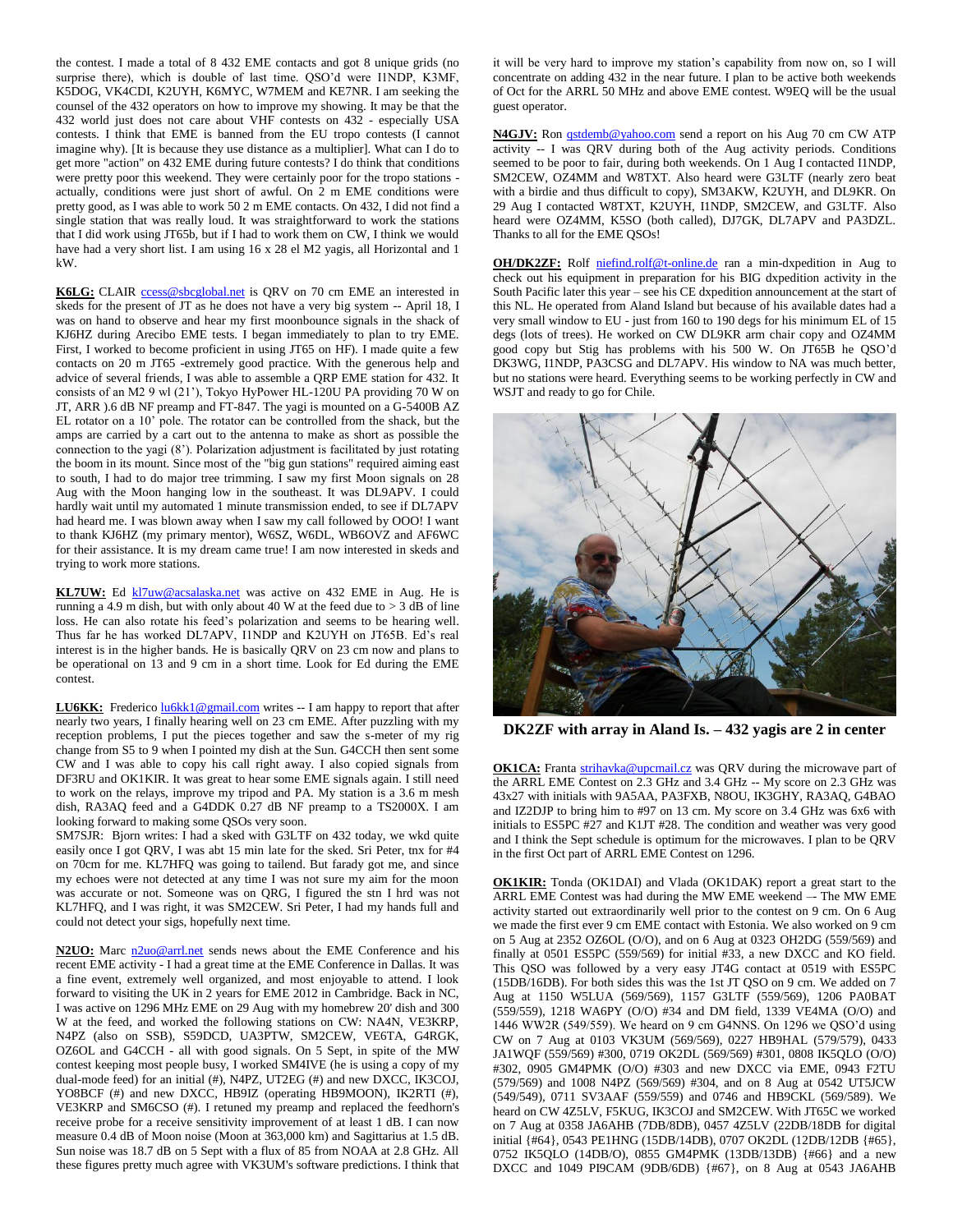(8DB/10DB), 0528 IK5QLO (4DB/24DB), 1143 UN6PD (20/O) {#68}, 1348 ON4BHM (16DB/10DB) {#69} and JT DXCC, 1431 VE7BBG (13DB/O), 1515 S57SU (24DB/O) {#70} and 1602 partial DL6ABC (21DB/?) - lost signal, and on 3 Sept at 2324 ZL1WN (12DB/O) {#71}, RF field and JT ODX 17862 km. In ARRL MW EME Contest 2010 the decision was made to leave multiband and concentrate on 5.7 GHz single band operation. On Saturday 4 Sept we QSO'd on 6 cm at 0447 F2TU (559/569), 0536 SP6GWN (M/O), 0733 SV3AAF (549/559), 0845 SQ6OPG (O/549) #44 and 1216 IK2RTI (559/559), and on Sunday at 5 Sept at 0354 JA6CZD (559/559), 0410 OH2DG (559/569), 0443 JA8ERE (559/559), 0515 ES5PC (549/569) and 0616 G3LTF (549/579). Sun noise was measured at 15 dB (SF77), Moon noise at 1.3 dB and G/CS at 4.4 dB. We were heard IZ2DJP (539) – he is using 3 m dish. On Sunday morning we finally finished the reconstruction of our 3 cm rig. TWTA had burned up last year and was replaced by SSPA. First tests around noon on Sunday brought great delighting echoes (about 15 dB above average on Spectran) and we jumped into the ring. A bit late, quite low activity brought just contacts with at 1022 ON5TA (549/549), 1047 G4NNS (549/559), 1102 SP3DRT (O/O) for initial #43, 1116 F5JWF (549/549), 1220 F2TU (549/559) and at 1230 WA6PY (549/569). Having nobody else but just noisy waterfall, we agreed to run a JT test on 3 cm with G4NNS. Surprisingly we QSO'd quite easy at 1340 - our first ever JT4G 3 cm QSO at (25DB/24DB) regardless of the wide spread at that time (~150 Hz) by "Moonsked" by GM4JJJ. Our TNX to K1JT for really great software. Later on measured Sun noise at 17.8 dB (SF82), Moon noise 2.8 dB and G/CS 5.3 dB. After half a year of QRT, we were quite happy to be back on 3 cm. Unfortunately, we will not be able to participate in the Oct part of the ARRL EME Contest due to its conflict with the IARU UHF/SHF Contest.

**OZ4MM:** Stig [vestergaard@os.dk](mailto:vestergaard@os.dk) reports on his 70 cm, 23 cm and 13 cm activity during the ARRL MW EME Contest – I was in and out of the MW contest, as I had other activities that needed my attention during the weekend. On Friday I put up a VLNA2 from G4DDK (exellent job by Sam). This gave a big improvement here. Sunnoise is now around 20 dB and Moon noise is 1.3 dB. But I had problems with RX on 2424. After I removed the top cover of the box, it worked OK. My feedhorn is now a RA3AQ feed, which is mounted few degs offset. My 1296 W2IMU is in center. At 2424 I now have problems with Wifi, but the JA's get through fine anyway. The PA is a SSPA in shack with around 75 W at the feed. I worked 37 stations: JA8ERE, OK2DL, OK1CA, SV3AAF, ES5PC, G4CCH, PA3DZL, DL0SHF, DL1YMK, SV1BTR, LZ1DX, OH2DG, HB9Q, LA8LF, SP6OPN, 9A5AA for initial #102 and DXCC 37, OK1DFC, F2TU, F5JWF, G3LTF, SM2CEW, WA6PY, W9IIX, K1JT, K7XQ, VE6TA, K5GW, N8OU, WD5AGO, IW2FZR, JA4BLC, PA0BAT, RA3AQ, PA3FXB #103, HB9SV, VE4MA and IZ2DJP #104. On 1296, I worked back in June ZS5Y (O/O) and UA3MBJ (O/539), and in Aug 4Z5LV (2.5 m dish with 5 0W) for initial #358, SM2CEW, OK2DL, HB9CKL, G4CCH, OK2DL, SV3AAF, DF3RU and GM4PMK #359. On 432 during the July ATP I worked G4RGK, SM3AKW, VK4EME for initial #331, OK2POI, K2UYH, I1NDP, G3LTF, N4GJV, W8TXT and SM2CEW, few days later G4YTL and EA3XU (2 x 21 el yagis and 800 W for initial #332, and in the Aug ATP K5SO #333, I1NDP, PA3DZL, G4RGK, DL7APV, G3LTF, DJ7GK, OK2POI and DG1KJG. I was only QRV for the second part of the Aug ATP. All my QSOs are on CW.

PA0ZH: Bouke [zhtech@zhtech.nl](mailto:zhtech@zhtech.nl) is a new station of 432 EME who has potential for both CW and JT QSOs. He comes to 432 after significant success on 144, where he has reached DXCC 120! On 70 cm Bouke is using 2 x 23 el from Wimo (DK7ZB) yagis a Russian power amp with a GS35b (build by him). He is having a problem with flash over at power more than 700 W. He is now up to DXCC 5 on 432. [I gave him his first NA].



**PA0ZH 2 x 23 el Wimo yagi array used on 70 cm EME**

**PA3DZL:** Jac **PA3DZL@planet.nl** is back on EME in a big way -- It was very nice to work many stations with UFB signals on 13 cm during the ARRL's EME MW Contest . I QSO'd on 13 cm on 4 Sept ES5PC (559/559), SV1BTR (559/469), OK1CA (559/559), HB9Q (539/569), G3LTF (549/549), F2TU (559/559), G4CCH (549/549), OZ4MM (559/549), SP6OPN (559/559), DL1YMK (449/449) for initial #27, OK2DL (O/O) #28, K5GW (559/559) #29, DL0SHF (559/519) #30, PA3FXB (20DB/20DB) on JT65C #31 and WD5AGO (O/O), on 5 Sept LZ1DX (O/O) #32, DXCC 22 and grid 55, SM2CEW (O/O) #33 and grid 56, OK1DFC (O/O), PA0BAT (O/20DB) JT65C, PA3FXB (21DB/21DB) JT65C, OK1DFC (15DB/12DB) JT65C and K1JT (O/O) #34 and grid 57, and on 6 Sept G4DDK (O/O)#35 JT65C. Since 14 August I am also QRV again on 70 cm EME. I put up a new array of 4 x 38 el, 13 wl M2 yagis, GS23b PA and 0.36 dB NF preamp. I can hear my echoes with 100 W output! I am very pleased with the results. QSO'd on 432 thus far are on 14 Aug I1NDP (339/449) and (16DB/13DB) on JT65B, OK2POI (27DB/O) JT65B for initial mixed #137\*, EA3XU (O/O) JT65B #138\* and DL5FN (20DB/O) JT65B #139\*, Best – 20, on 21 Aug I1NDP (15DB/O) JT65B EME, on 28 Aug K7XQ(21DB/17DB) JT65B #140\* and grid 261, 29 Aug I1NDP (9DB/O) JT65B, NR5M (16DB/O) JT65B #141\*and grid 262, K6JEY (26DB/O) JT65B and grid 263, OZ4MM (559/559), DL7APV (569/559), K5SO (449/449) #143\* and grid 264, G4RGK (O/O), SM2CEW (449/449), I1NDP (559/559), SM7GVF (24DB/O) JT65 #144\*- my first single yagi QSO, K2UYH (14DB/15DB) JT65C and K7XQ (23DB/O) JT65C, and on 5 Sept I1NDP (9DB/O) JT65C, ZS6WAB (1`3DB/O) JT65 #145\*, DL7APV (16DB/13DB) JT65C, K5QE (19DB/O) JT65C #146\* and grid 266, NR5M (15DB/16DB) JT65C and F6FHP (28DB/O) JT65C #147\*. All the above QSOs were on CW unless noted.



**PA3DZL's new array of 4 x 38 el, 13 wl M2 yagis for 432**

**PY2BS:** Bruce **bruce@zirok.com** is making a big noise on both now on both 23 and 13 cm. He was unable to be QRV on 13 com for the ARRL MW EME Contest, but should be active during the Oct contest weekends on 1296. He is running on 13 cm his 4.6 m dish and 200 W. On 23 cm he is running a kW. Bruce is also occasionally on from his coastal QTH on 70 cm under the call PY1KK, where he has new Rohde & Schwartz kW SSPA and OE5JFL antenna positioner. He does not plan to be on from this location until after the new year.

TI2AED: Armando [aebonill@ice.co.cr](mailto:aebonill@ice.co.cr) is QRV on 70 cm with 2 x KLM 44CX circular pol yagis, 100 W SSPA and a ARR preamp. He has only 1.2 m of feedline to keep losses down. He has thus far worked only HB9Q, but is very interested in QSOing additional stations. He has some new M2 yagis on order and plans to increase his power. Armando eventually wants to try 1296 EME.

**S57SU:** Uros [uros.skrjanec@telekom.si](mailto:uros.skrjanec@telekom.si) is now QRV on 23 cm EME. He is antennas he borrowed from S54AA. On 1296, where he has made several QSOs on JT65C, he is using a 1.2 m dish, 150 W PA and a FHX35 LNA with 0.28 dB NF. He also has 2 x 13 wl DJ9BW yagis for 432, but no PA at the moment, and some gear for 3, 6 and 3 cm, but little power there.



**S57SU's 1.2 m dish for 23 cm EME in middle of 2 m EME array**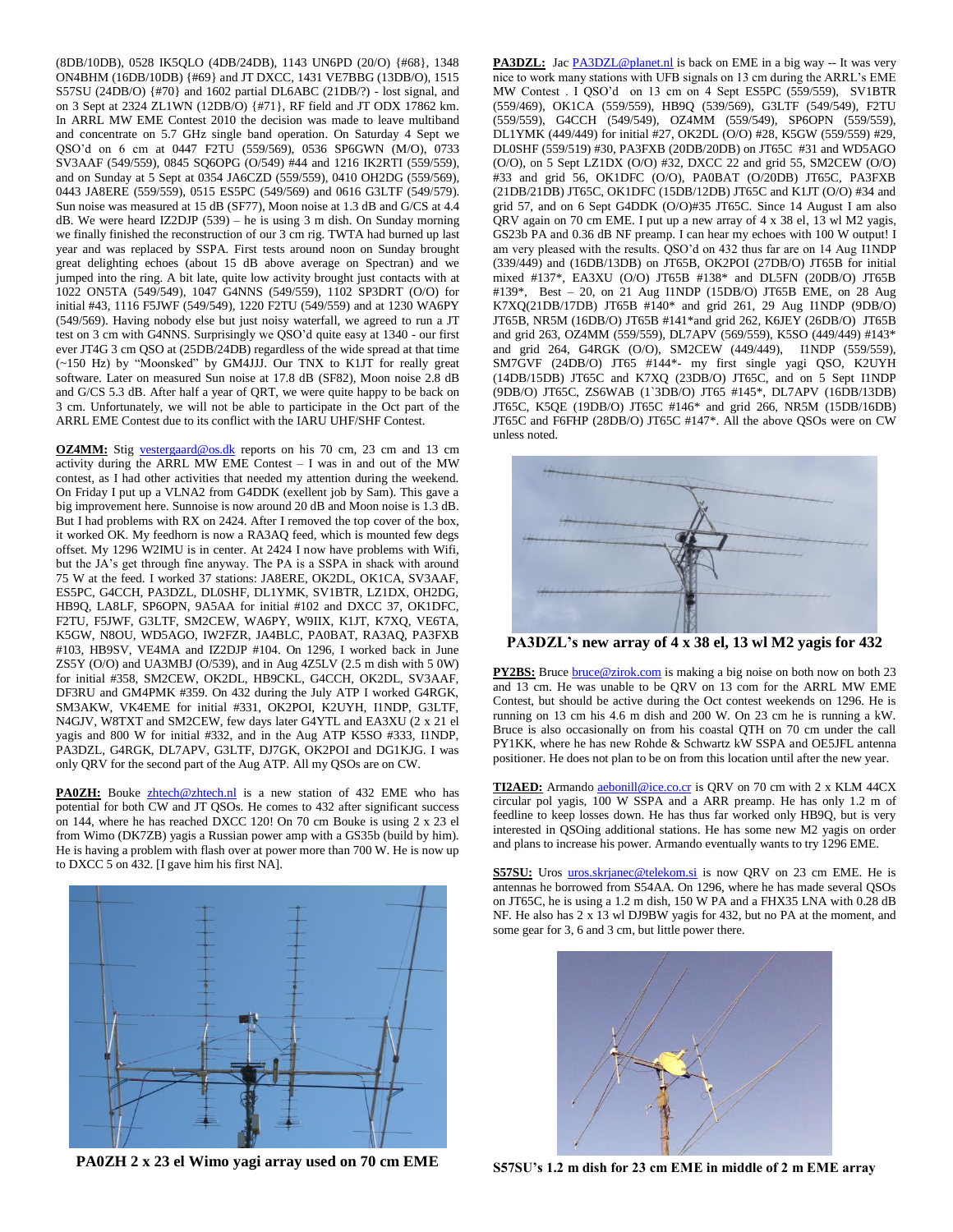**SM7SJR:** Bjorn  $\frac{\text{sm7sjr@gmail.com}}{\text{sm3r}}$  is a new station on 70 cm and writes -- I had a sked on 10 Aug with G3LTF on 432 and we worked quite easily once I got QRV; I was about 15 min late for the sked. Peter was my initial #4 on 70 cm for me. KL7HFQ was going to tailend, but Faraday did not cooperate. Since my echoes were not detected at any time, I was not sure my dish was aimed at the Moon. Someone else was around, but the station I heard was not KL7HFQ. It was SM2CEW, but I did not get a chance to work him. I will be taking my antennas down for the winter, but will return when it gets warm again.

**SV1BTR:** Jimmy [jimmyv@hol.gr](mailto:jimmyv@hol.gr) send his results for the ARRL MW EME Contest -- After almost 4 months of absence due to constant QRL trips abroad, I managed to be QRV for the microwave weekend of the ARRL EME Contest. Luckily, station, antenna mechanics, etc. were fully cooperative. I had a great time and would like to thank all stations who participated. During the whole of Saturday, I was 1-2 degs off in aiming and as a result echoes and signals were 2  $\sim$  4 dB down. When I checked Sun noise I was spot on, but when I was following the Moon there was a misalignment. Ears need to be trained for weak signals RX, so the first pass was good training opportunity – hi! On Sunday I said why not so narcissistic, and was aimed right on. Nevertheless, the first 4 hours (CQs blended with coffee) were very lonely. I worked on 13 cm CW random the following 40 stations: on 1st pass - OK1DFC, ES5PC, SP6OPN, OK1CA, LZ1DX, OH2DG, PA3DZL, F2TU, JA8ERE, JA8IAD, JA4BLC, G3LTF, G4CCH, LA8LF, DL0SHF, HB9Q, OK2DL, SV3AAF, DL1YMK, OZ4MM, 9A5AA, PA3FXB, K1JT, K5GW, VE6TA, IW2FZR, W7JM, WD5AGO, N8OU, IK2RTI and W5LUA, and pass - JA8ERE (dup), JA4BLC (dup), PA0BAT, SM2CEW, RA3AQ, IK3GHY, HB9SV, IZ2DJP, W9IIX, VE4MA and SD3F. Using my 16' dish, the smallest station worked was IK3GHY, an excellent operator, who has a 2 m dish and 130 W. PA3DZL with his 2.5 m dish was loud throughout the weekend. I briefly CWNR G4BAO. It was a big surprise when I learned he was using only a 1.4 m dish. RST (589) kings were K5GW and HB9SV, followed by the (579)ers of DL0SHF, SP6OPN, HB9Q, OK1CA, F2TU, OZ4MM, G3LTF, W5LUA, ES5PC and JA4BLC (on Sunday). It was quite a thrill to work SD3F on Sunday so near the end! Glad to hear all the fine JA and VE activity. I missed my friends from CA even though I was actively searching for WA6PY and K7XQ. I had expected higher activity from the US. Since I lowered my tower last summer after a freak accident my moonset starts at 25 degs elevation. I have never been following logger(s). And happily continue to not have, any such active or passive desire, regardless of band. In my view, logger use in a multiband microwave contest should ONLY be acceptable in merely announcing - QRV in X band, as G3LTF stated well.

**SV3AAF:** Petros [sv3aaf@yahoo.com](mailto:sv3aaf@yahoo.com) reports *good traffic* during the MW contest weekend but slightly down maybe due to holiday season – Sept was definitely a better choice than Nov when weather can become a major problem many stations using outdoor setups. I operated on 6 and 13 cm, changing bands several times. In the future I plan to adding more bands. I will keep the same configuration for each bands – no feed swaps, just trickier in construction  $\&$ optimization. I worked on 13 cm OK1CA, HB9Q, DL1YMK, ES5PC, OZ4MM, DL0SHF, SV1BTR, LA8LF, SP6OPN, LZ1DX, OH2DG, OK2DL, G4CCH, F2TU, IW2FZR, G3LTF, OK1DFC, K5GW, K1JT, PA0BAT, SM2CEW, RA3AQ, HB9SV, WD5AGO and WA6PY, and on 6 cm OK1KIR, OH2DG, F2TU, JA6CZD, ES5PC, G3LTF, IK2RTI, K5GW and W5LUA.

W5LUA: Al [w5lua@sbcglobal.net](mailto:w5lua@sbcglobal.net) reports on his MW contest results -- I was able to activate 4 bands, 2304, 3400, 5760 and 10368 MHz in the ARRL MW EME Contest. I made a total of 31 QSOs. Most of the weekend, however was spent making 78 GHz noise figure measurements and sun noise tests. I have confirmed that my 2.4 m offset fed dish that I use on 24 and 47 GHz does not work very well on 78 GHz. I did however find that an aluminum Winegard 1 m offset fed dish does work rather well on 78 GHz. With about a 4 dB system noise figure, I am able to measure 5.6 dB of sun noise. I am still waiting for the Moon to come back around to the north so that I can measure Moon noise again. I believe that a 1.5 m offset fed dish would be optimum for 78 GHz. As is the 3 dB beamwidth of the 1 m dish is about 0.3 degrees with a gain of greater than 55 dB to be expected. My transverter uses a WR-15 fundamental mode mixer with an OE9PMJ 47 GHz filter retuned to 78 GHz. I also use a small piece of WR-8 which acts as a 59 GHz high pass filter to reduce some of the low frequency gain of the LNA. The LNA is the latest version from WA1MBA and will be discussed at MUD in Cerritos, CA in late Oct. The feed is a W2IMU type feed machined by WA5JAT. As a temporary means of testing the 1 m dish, I mounted it on some 2 by 4 pieces of wood that were strapped to the arm of my 2.4 m offset fed dish. The arm of the dish has my 24,048 MHz transverter and the 100 TWTA for 24 GHz mounted in its permanent location.

**W7IUV:** Larry [larry@w7iuv.com](mailto:larry@w7iuv.com) is now QRV on 23 cm with a 7' and OK1DFC septum feed. He has at 40 W at the feed, but is producing a nice signal. His first QSO was with K2UYH on JT65C, but he has made several more since. He should be very workable on CW by the bigger stations.

WA6PY: Paul [pchominski@maxlinear.com](mailto:pchominski@maxlinear.com) reports on his Sept microwave activity – In the contest I QSO'd on 10 GHz G4NNS, W5LUA, F2TU, ES5PC, F5JWF and OK1KIR. Heard were DL0SHF and IQ4DF. On 2.3 GHz I QSO'd OZ4MM, IK2RTI, SM2CEW, K1JT, K5GW, SP6OPN, OK2DL, OK1CA, DL1YMK, DL0SHF, VE6TA, OH2DG, HB9Q, W7JM, WD5AGO, HB9SV, SV3AAF, LZ1DX and PA0BAT. It was difficult to control both bands including 2320 MHz during my short window to EU. The next morning, 6 Sept, I QSO'd on 3.4 GHz VE6TA for initial #15. Back on 7/8 Aug I QSO'd on 3.4 GHz OK1KIR, ES5PC, PA0BAT, VE4MA, OH2DG, G3LTF, G4NNS, WW2R, DF9QX, LX1DB and LZ1DX. All setup was on the dish from my last 9cm activity, I did not had a time to work on LNA or frequency drift problems. In the ARRL EME contest I will be on 2.3 and 10 GHz. After the contest, I modified my 3.4 GHz transverter by replacing the LO chain with a PLL using Analog Devices' PLL chip, ADF4106 programmed by a PIC16F684 and driven from 12 MHz Toyocom TCXO, which should keep  $+/- 1$  ppm from  $-10$  to 85 C. This should help my frequency drift problems. I can use my 10 MHz OCXO +/- 0.1 ppm in the shack, but I prefer to use reference oscillator inside the transverter. The close in phase noise is higher than my old xtal multiplier chain, but far-out noise is comparable. Close in phase noise still limits the ultimate SNR to  $> 45$ dB in a SSB bandwidth. The transverter is located on the dish, and I would need additional coax cable with a reference frequency source. Next I will make a similar improvement to my 5.76 GHz transverter and finally my 2.3 and 10 GHz transverters. My old 24 GHz transverter already has a PLL based on a 10 MHz OCXO.

**WB7QBS:** Barbara [gbskinner@hotmail.com](mailto:gbskinner@hotmail.com) was QRV for the 432 Sept CW ATP, but although he heard weak CW signals around 012, 015 and 016, he was unable to copy any intact calls. Barabara plans to be on for the next ATP and should be active in the during the Oct EME contest weekends. He is also very interested in skeds.

**WD5AGO:** Tommy [wd5ago@hotmail.com](mailto:wd5ago@hotmail.com) sends news on his recent 13 cm activity -- We tried to make it on another band during the Sept ARRL EME contest weekend, but other commitments kept us just on 13 cm. We could only be on for a total of 9 hours. I worked 4 Sept OK1DFC, ES5PC, HB9Q, G3LTF XB on our 1st CQ), OK2DL for initial #67, G4CCH XB, K1JT, IW2FZR, DL0SHF, OK1CA, W7JM (CW & SSB), SP6OPN, SV1BTR, LZ1DX, OH2DG, K5GW, VE6TA, OZ4MM, PA3DZL XB, F2TU and CWNR JA8ERE – he was on for half hour in W window, and on 5 Sept RA3AQ, SV3AAF, HB9SV, WA6PY, SM2CEW XB, PA0BAT XB, G4DDK XB #68 and W5LUA for a total 28 QSOs. I also CWNR G4BAO, DL1YMK and another PA? - all crossband. Overall activity was down a bit from last year with many NA stations not heard. Some of the low turnout may have been due to the holiday weekend. I plan to be on 70 cm for the 1st night of the ARRL EME Contest with a little more power than last year. It will be a group effort with students and maybe using another call sign. I enjoyed seeing many in Dallas last month, although it seemed time was short.



**W5LUA's 78 GHz 1 m dish mounted in front of his 24 GHz dish**

WW2R: Dave [eme\\_ww2r@g4fre.com](mailto:eme_ww2r@g4fre.com) brings us up to date on his 9 cm activity in Aug. The weekend was at times fun, at times frustrating! At the start of my sked with LZ1DX (who heard me!), I noticed that 3 panels had popped from the dish by the storms the previous evening. So I fixed the panels, but missed my ES5PC and G4NNS skeds. I searched the band for signals for hours but found none. Then suddenly I found OK1KIR calling CQ loud and proceeded to work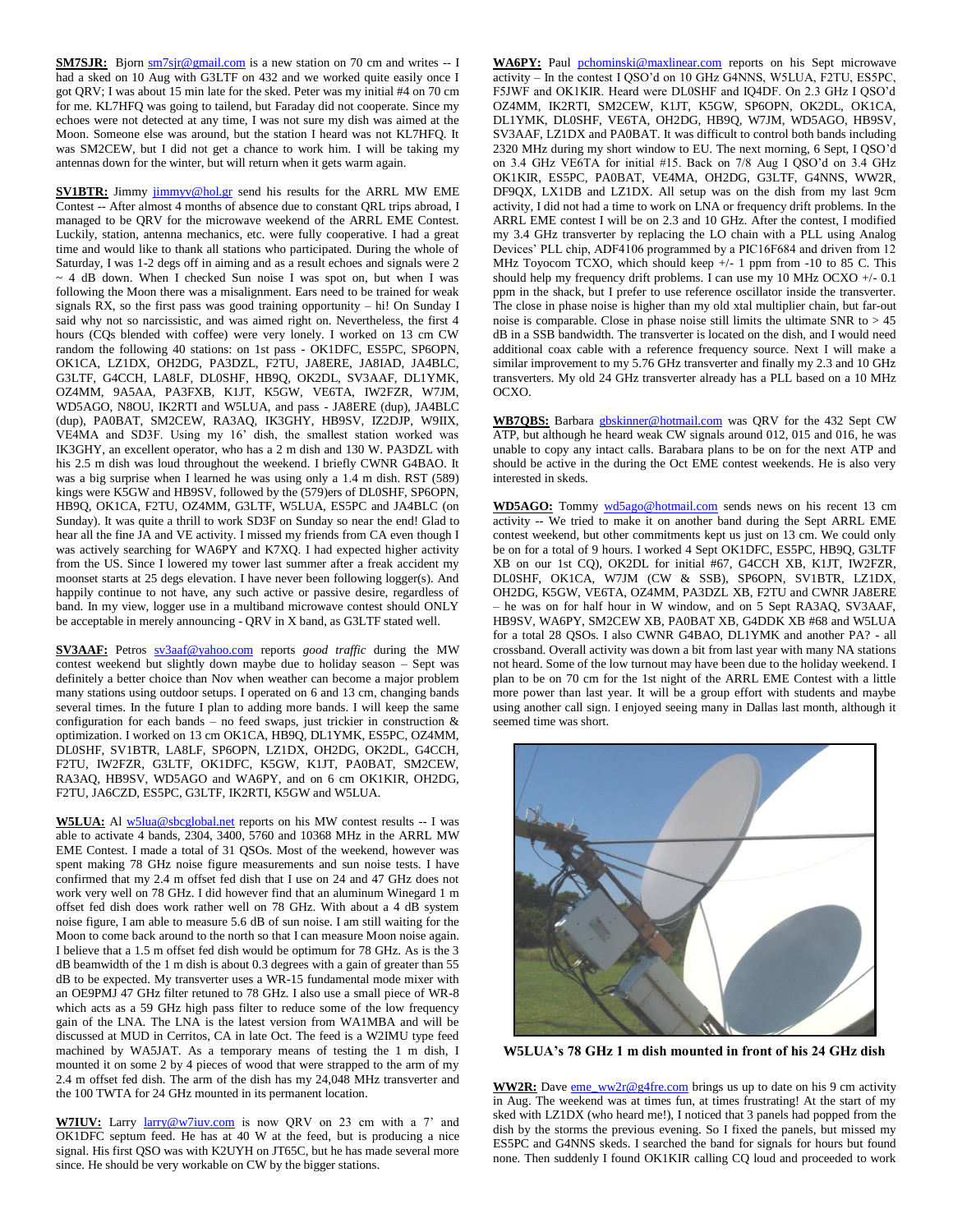them and ES5PC for initial #18 and DXCC 12 - who called me. At the start of my sked with WA6PY, the heat (104 degs F) in my EME shack (a garage) locked up the keypad/VFO of the FT847, so I had to quickly install a K3 as an IF, but Paul hung around and I managed an easy QSO #19 and state 4. Then the band went quiet again. Unable to believe it was conditions, I went looking at Sun noise. All seemed well in that respect with 9.5 dB of Sun noise and the Sun peaked where it should. Sunday at moonrise I listened again but heard nothing. I suspected dish tracking errors. I set the polar mount to the correct declination/elevation and rotated the whole dish slightly to find signals. Rotating the dish 4 mm on its 100 mm dia pole, I found a huge signal from LX1DB. Now I could hear my echoes as well. I then worked LX1DB, G3LTF and DF9QX #20. It looks as though I need to do some work on making my Moon tracking work better under the changing weight distribution of the dish.

**ZS6AXT:** Ivo [ZS6AXT@telkomsa.net](mailto:ZS6AXT@telkomsa.net) is still recovering from his lightning strikes and health problems. As a consequence, he has decided to sell his 5 m dish (it is going to ZS6Y). He plans to concentrate on 3 cm EME with a smaller solid 2.5 m Andrew dish that will be easier for him to maintain. Later he may also try 6 cm. The 3 cm setup is nearly finished. Ivo will first use linear pol, and as soon as he finishes a CP horn, then CP. He have a 22 W PA from DL2AM, DB6NT preamp and SMI WG switch. WG runs are already in place into the shack.

**K2UYH:** I [a.katz@ieee.org](mailto:a.katz@ieee.org) had a great time during the MW EME Contest operating under the call K1JT with our EME contest team – see the contest report under K1JT. Under my own call before the contest I worked on 7 Aug on 1296 at 1230 ON4BHM (15DB/9DB) and 1245 EA3XU (27DB/O) both on JT65C, on 8 Aug at 1421 I1NDP (559/559) CW, 1458 PA0ZH (16DB/21DB) JT65B for mixed initial #801\*, 1528 DG1KJG (559/559) CW and 1600 partial KL7UW (-/21DB) JT65B - Ed had TX problems, on 8 Aug on 1296 at 1700 G4CCH (55/55) on SSB as EME demo during VK4CDI's visit, on 21 Aug on 1296 at 0202 W7IUV (25DB/23DB) JT65C for mixed initial #376\* and Larry's first 23 cm EME QSO, on 28 Aug on 432 at 0700 KL7UW (23DB/17DB) JT65B #802\* and 0730 K6JEY (14DB/O) JT65B, and on 29 Aug during the 432 ATP at 0601 I1NDP (559/569), 0609 W8TXT (559/559), 0622 SM2CEW (559/559), 0646 G3LTF (559/559), 0701 K5SO (569/559), 0718 N4GJV (559/559), 0730 G4RGK (559/559), 0747 DG1KJG (559/559) and partial 0754 KL6M (569/-) disappeared all on CW and later at 0845 PA3DZL (15/DB/14DB) on JT65B. After the contest I was active on 12 Sept on 432 during the ARRL's tropo contest and worked at 1904 K5QE (17DB/O) JT65B, and on 1296 at 1948 PY2BS (4DB/6DB) JT65C and 2150 ZL1WN (16DB/O) through near 100% trees blockage!, and on 20 Sept on 432 at 0130 K6LG (27DB/23DB) JT65B #803\* and 0206 K7XQ (13DB/15DB) JT65B. I also ran two unsuccessful 70 cm skeds with TI2AEB using JT65B. Armando is working to improve his system and wants to be a regular on 70 cm EME. I thoroughly enjoyed the EME conference in Dallas and have EME-UK on my calendar for 2012. A bonus was a wonderful visit by VK4CDI and his XYL Sandra, who were touring the US on their way to the conference.

**NETNEWS BY G4RGK: PY4AJ** is now QRV on 70 cm EME with two 16 el yagis and 250 W. **G5WQ** is QRV on 23 cm EME with a 2.4 m dish, homebrew ring feed horiz polarized, 130 W at the feed and a 0.8 dB LNA. Ian has worked PY2BS. **KB7F** in Milwaukie, OR is working on his first EME QSO. Gerald has a 100 W on 432 with an M2 432-12EME yagi and plans to add a second soon. His e-mail is [geraldjdaily@hotmail.com.](mailto:geraldjdaily@hotmail.com) **OY3JE** reports that his 1296 EME activity has been delayed due to problems with his new Spid BIG RAS rotor. He has had to ship it to the dealer for repairs. He does now have the PSU for his SSPA. See report in last month's NL. **PA0PLY** is preparing for 3 cm activity with 3 m dish and 18 W. **JA4BLC** planned to be QRV in ARIEME Contest on 1296 and 2424. Yoshiro can QSY between bands in several minutes.

**FOR SALE: K2UYH** is looking for a TWTA or SSPA for 6 cm EME. **N4PZ** has some excellent deals on high power amps for 70 cm using big Russian tubes – contact Steve a[t n4pz@juno.com.](mailto:n4pz@juno.com) 

**14TH INTERNATIONAL EME CONFERENCE FINAL REPORT BY W5LUA:** We had 82 people pre-registered and 52 walk-ins for a total of 134 people registered for the conference. We had an additional 30 women registered for a grand total of 164. I was very pleased with the attendance numbers. The final count for the Saturday evening banquet was 137. I especially wish to thank our international friends for attending including DL1YMK, XYL Monica, F5JWF, G3LTF, XYL Margaret, G4DDK, G4HUP, HB9BBD, HB9DRI, XYL Helene, HE9JKJ, I0NAA, XYL Marina and daughter, JH1KRC, XYL Sylvie, OK1DFC, XYL Jana and 2 sons, ON7UN, SM5BSZ, SM6CKU, XYL Barbro and VK4CDI, XYL Sandra. Several Canadians attended including VE1KG, XYL Francoise, VA3TO, VE4MA and VE6TA, XYL Karen. Plus several Alaskans were in attendance including KL6M, KL7UW, XYL Janet and KL7HFQ. Once again the Westin hotel provided excellent facilities and was a pleasure to work with. The help I received from my wife Emily and my cochairmen Barry, VE4MA and Tony, WA8RJF and his XYL Diane made this 2 year project most enjoyable. The support from many members of the North Texas Microwave Society also contributed to the great success of the conference. Included in this list are N5AC, WA5TKU, KM5PO, KA5BOU, N5PYK, WD5AGO, AF8Z, K5MRA, WA5YWC, WA5VJB, WA5JAT and others. I also wish to thank Dale, WA8SRA, Steve, N5AC and Joe, N5PYK for helping with our web site. The noise figure testing organized by WD5AGO, AF8Z, and myself was most helpful and informative. Our conference provided a fine list of speakers with topics for the seasoned as a well as the newcomer to EME. I would like to thank G4HUP, KL7UW, OK1DFC, N4PZ, WA5WCP, WD5AGO, K5SDR, WW2R, K5GW, W5LUA, K1JT, DL1YMK, Michaels's XYL Monica, HB9DRI, N2UO, AD6IW, KL6M, G4DDK, F5JWF, JH1KRC, K2UYH, G3LTF, W1GHZ, K6MYC, and K0YW. Also thanks to the many others who submitted a paper for the proceedings. The proceedings which were published by the ARRL looked fantastic and were full of valuable information. Thanks to Maty, KB1EIB of the league, Barry VE4MA and Wes WA5TKU for putting together a fine proceedings. Paul, WA5WCP provided an excellent demonstration of EME on 1296 with his portable 12' dish out in the hotel parking lot. Several newcomers and old timers alike made numerous contacts via the Moon. I was particularly pleased to see the number of newcomers interested in our fascinating part of the hobby. Thanks also to Jim, WA5JAT for providing Paul with assembly assistance out in the Texas heat. The Saturday evening banquet was highlighted by the presentation of awards to two of our long time EMEers. The first was to Joe Demaso, K1RQG in appreciation of his efforts as NET control of the 432 and Above EME NET for the past 25 years. Joe was unable to make the conference, but we were able to have him on the phone during the presentation. The second award was given to Al, K2UYH in appreciation of his efforts in producing the 432 and Above Newsletter for nearly 40 years and his continuous devotion to EME communications. I am looking forward to seeing everyone in Cambridge in the UK in 2012 as Sam G4DDK and Dave G4HUP organize the next event. The PPT presentations have been uploaded to the EME conference web site and the noise figure results should be up there shortly [and also in this NL].

**NOISE FIGURE RESULTS FROM DALLAS EME CONFERENCE BY W5LUA:** We had the luxury of 4 NF test sets. The first system was supplied by WD5AGO and consisted of an Eaton 2075 with an HP346 noise source and calibrated 10 dB attenuator to supply a nominal 5 dB ENR. The second system was supplied by W5LUA and consisted of an HP8970B and HP8971C test set. The noise source was an HP346A with a nominal 5 dB ENR. For 24 GHz testing we used an HP346C noise source with an isolator. The third test set was an Agilent 8973A supplied by W5LUA with an N4000A supplied by HB9BBD. The fourth test set was an E4440 spectrum analyzer with the noise figure personality card supplied by Agilent Technologies. Having the various test sets available provided some interesting results. Due to the competitive nature at these events, the decision was made to test three 1296 MHz LNAs, from WD5AGO, G4DDK, and HB9BBD respectively on the Eaton 2075, the 8970B and 8973A and review the data. The results are in the following table.

| <b>Test Set</b> | G4DDK     | WD5AGO    | HB9BBD    |
|-----------------|-----------|-----------|-----------|
| 2075.<br>Eaton  | $0.15$ dB | $0.16$ dB | $0.23$ dB |
| $HP346 + 10 dB$ |           |           |           |
| pad             |           |           |           |
| 8970B           | $0.19$ dB | $0.22$ dB | $0.19$ dB |
| <b>HP346A</b>   |           |           |           |
| 8973A           | $0.24$ dB | $0.25$ dB | $0.22$ dB |
| N4000A          |           |           |           |

It is interesting to note that Sam's LNA measured the lowest NF when measured on the Eaton 2075. Both Sam and Dominique's measured the lowest on the 8970B and Dominique's measured the lowest noise figure on the 8973A. Even though all noise sources have greater than 30 dB return loss. It appears that each LNA may optimize differently when subjected to different noise sources. As a check, I measured the 346A noise source and it has 35.25 dB return loss in the "off" state and 35.41 dB in the "on" state. The difference in the reflection coefficient from the "off" to the "on" state is .003 at 1296 MHz. The Agilent spec is less than .01 for the 346A and the N4000A. It was decided to continue the testing of the 1296 MHz LNAs with the 8973A and N4000A. [Based on taking an average, G4DDK is the winner with .19 dB and WD5AGO and HB9BBD tied for second place with 0.21 dB]. After the conference was over, I decided to run my own tests where I would compare the HP8970, N8973A and the E4440 with the same HP346A noise source. All 3 instruments were corrected for the ambient temperature. The 8970B and the E4440 measured a 1296 LNA to within 0.02 dB of each other on NF where the 8973A measured about 0.08dB higher than the 8970. I have heard differing stories over the years about why the 8973 does appear to measure higher and supposedly more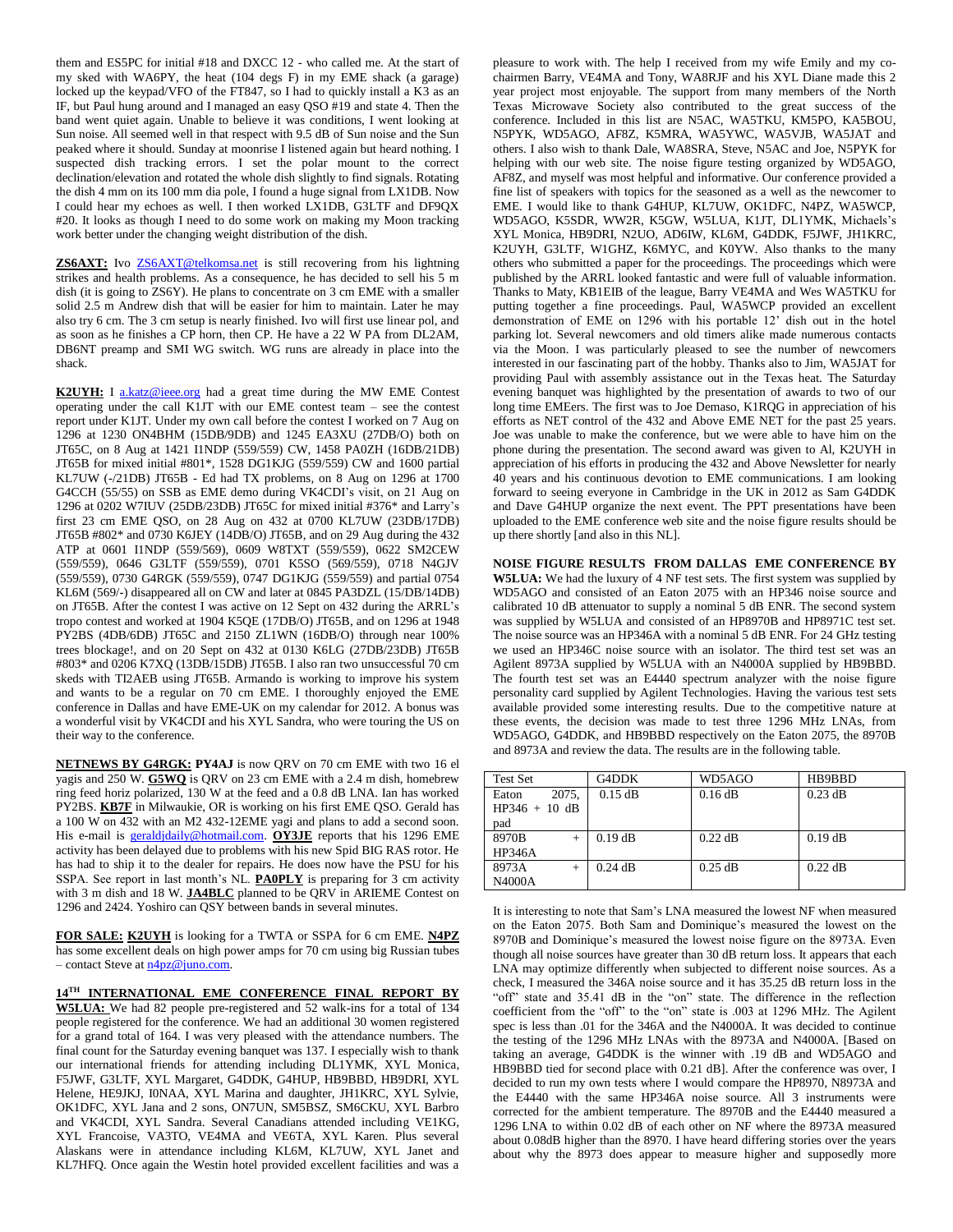accurate noise figures than the older 8970, but it was most interesting that the recent E4440 with the NF personality module measured very close to the older 8970 when using the same noise source. [A table of all results is shown at the end of this NL].

**FRASER SHEPHERD AWARD:** This award is presented annually by the Radio Society of Great Britain (RSGB) to a nominee selected by the UK Microwave Group – the presentation normally takes place at the RSGB's Annual General Meeting in the UK. Exceptionally this year, the recipient was Joe Taylor, K1JT, and the formal presentation took place at the EME Conference in Dallas. Joe is the first non EU to receive this award. The award is for research into microwave communications, and the UK Microwave Group committee was in unanimous agreement that Joe's work on weak signal digital modes is not only an outstanding contribution in its own right, but is also an enabler for many other areas of research into microwave propagation. The presentation of the award to Joe at the EME Conference was also highly appropriate given Fraser's connections with the mode. Fraser Shepherd was a Scottish amateur operator, holding the call GM3EGW, and a member of the Dunfermline Radio Club – he was a first class CW operator, and also technically advanced in his thinking and construction. As such he was a prime mover in the first GM 432 EME activity in 1965. Professionally he was a businessman and hotelier. His sudden death in 1970, at just 45 years old, brought to an untimely end his creativeness, and also precipitated a period of decline in the Dunfermline Radio Club history. [More information on the history of the DRC can be found at: [www.kars.org.uk/drc\\_history\\_.PDF\]](http://www.kars.org.uk/drc_history_.PDF).



**K1JT receiving Fraser Award from G4HUP (R) & G3LTF (L)**

**DALLAS NOISE FIGURE RESULTS**

**FINAL:** Also awarded at the Dallas EME Conference were the 2009 and 2010 23 cm EME SSB Contest/Chief Fun Maker Awards. For the first time neither of the award winner were present, OK1CA for 2009 nor SP6JLW for 2010. The awards are being sent to them. Congratulations to Franta and Andy (and Jerzy, SP6OPN).

Besides the International EME Conference in Dallas, Bernd, DL7APV had a small gathering of German VHF/UHF operators, many of whom are on EME at his home – see photo.



**German gathering in front of DL7APV's big array: L-R DK3WG, DK5OZ, DL7AKL, DL7ANR, DL7YS, DL7VTX, DL7APV, DL7AIG, DL7HG, DL7UDA**

For the EME Contest, it is very helpful to have an updated list of active EME stations. Jan, PA0PLY has recently updated his EME stations database, see [http://www.pa0ply.nl/directory.htm.](http://www.pa0ply.nl/directory.htm) He invites all of you to check it out, particular the not active file, which has been updated as well, and please send any changes/corrections/additions to hi[m pa0ply@pa0ply.nl.](mailto:pa0ply@pa0ply.nl)

G4GRK has recently updated his CW EME Initials List. It can be found at [http://www.zen70432.zen.co.uk/Initials/index.html.](http://www.zen70432.zen.co.uk/Initials/index.html) Send updates to Dave.

That pretty much covers the news for this month. Please keep the tech info and reports coming, and don't forget for sale items. I will be looking for you during the EME contest (under the call K1JT). 73, Al – K2UYH

| 50 MHz    | (8970) |        |                           |                  |       |         |
|-----------|--------|--------|---------------------------|------------------|-------|---------|
|           |        | WA2ODO | WA2ODO                    | NE334SO1         | 0.16  | 22.5    |
|           |        | WA3QPX | WA2ODO                    |                  | 0.28  | 21.6    |
|           |        | K4SME  | DEMI KIT                  | $FDP-750$        | 0.37  | 18      |
| 144 MHz   |        |        |                           | Device           | NF dB | Gain dB |
|           | (2075) | Call   | Design                    |                  |       |         |
|           |        | WA2ODO | WA2ODO                    | NE334S01         | 0.09  | 26      |
|           |        | WA2ODO | WA2ODO                    | <b>NE334S01</b>  | 0.1   | 24      |
|           |        | WA2ODO | WA2ODO                    | NE334S01         | 0.12  | 20      |
|           |        | K4SME  | DEMI KIT                  | FDP750           | 0.25  | 18      |
|           |        | AD6IW  | AD6IW                     | MMIC             | 0.34  | 24      |
|           |        | K0YW   | HB                        | MGF1302          | 0.43  | 23      |
|           |        | AD6IW  | AD6IW                     | MMIC             | 1.5   | 25      |
|           |        | K0YW   | HB - WA6LET               | U310             | 2.5   | 11.7    |
| CONVERTER |        | KA2UPW | DEMI KIT                  |                  | 8     | $-7$    |
| 222 MHz   | (8970) | Call   | Design                    | Device           | NF dB | Gain dB |
|           |        | WA2ODO | WA2ODO                    | NE334S01         | 0.15  | 21.8    |
|           |        | K4SME  | demikit                   | $FDP-750$        | 0.42  | 17.7    |
|           |        |        |                           |                  |       |         |
| 432 MHz   | (2075) | Call   | Design                    | Device           | NF dB | Gain dB |
|           |        | WD5AGO | HB Cavity (new<br>device) | NE334S01 - GAL74 | 0.22  | 41      |
|           |        | WA2ODO | WA2ODO                    | NE334S01         | 0.26  | 21.2    |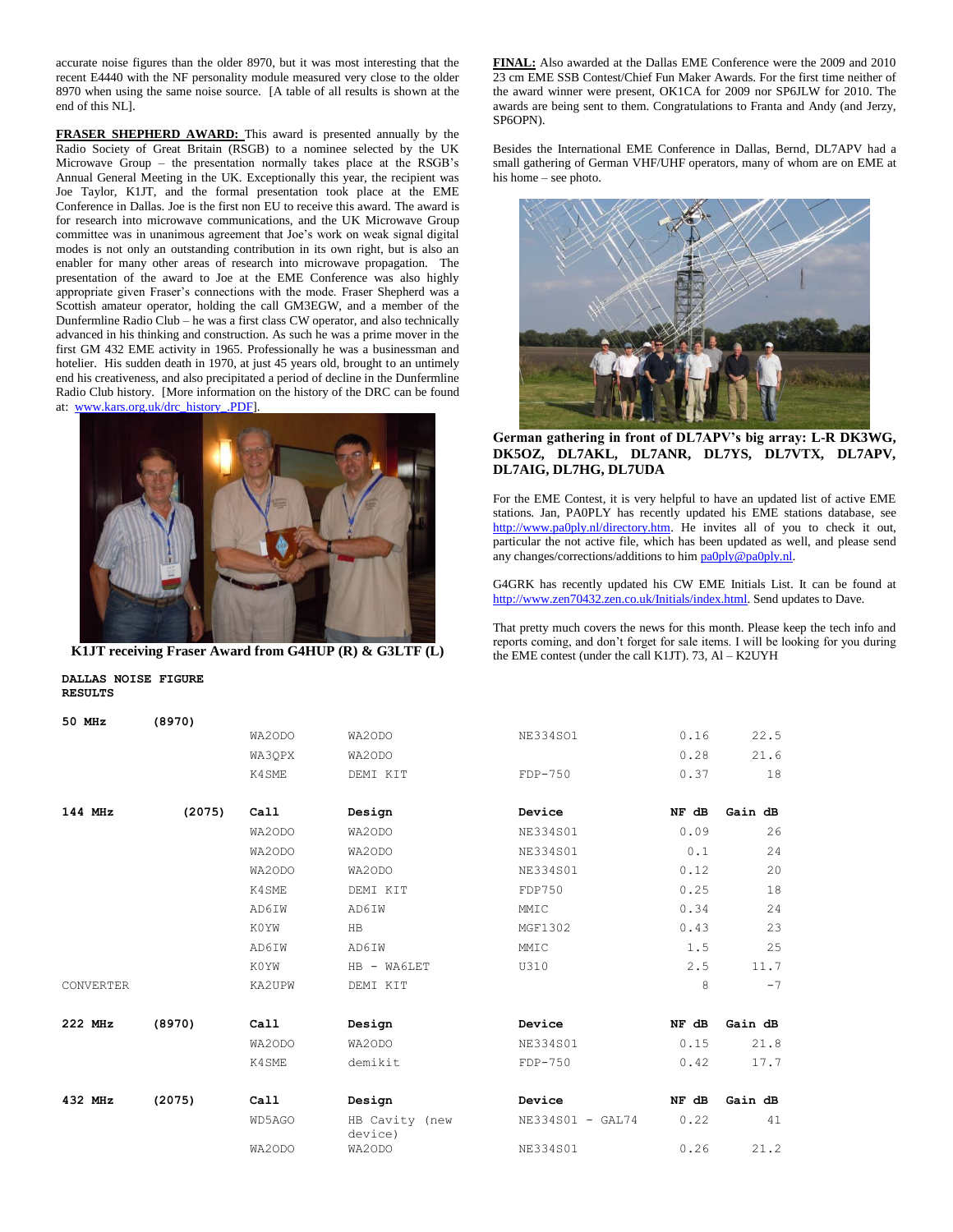|                   |                            | WA2ODO            | WA2ODO                    | NE334S01           | 0.29  | 21      |
|-------------------|----------------------------|-------------------|---------------------------|--------------------|-------|---------|
|                   |                            | WD5AGO            | AGO CAVITY                | ATF35143 - GALA    | 0.32  | 38      |
|                   |                            | OK1DFC            | AGO CAVITY                | ATF35143 - GALA    | 0.37  | 37      |
|                   |                            | WA2ODO            | WA2ODO                    | NE334S01           | 0.37  | 22      |
|                   |                            | WD5AGO            | NRAO "1985"               | MGF1412 X 2        | 0.45  | 37      |
|                   |                            | K4SME             | DEMI KIT                  | FDP750             | 0.51  | 18      |
|                   |                            | AD6IW             | AD6IW                     | MMIC               | 0.54  | 22      |
| CONVERTER         |                            | K4SME             | DEMI KIT                  | FDP750             | 0.64  | 19.5    |
|                   |                            | VE6TA             | $-$                       | MGF1302            | 0.7   | 20      |
|                   |                            | <b>KODSP</b>      | Pauldon                   | MG1402             | 1.73  | 2       |
|                   |                            | K3JNZ             | KA0Y                      |                    | 2.46  | 10      |
| CONVERTER         |                            | KA2UPW            | HAMTRONICS                |                    | 6.3   | 15.1    |
|                   |                            |                   |                           |                    |       |         |
| 902 MHz           | (8970)                     | Call              | Design                    | Device             | NF dB | Gain dB |
|                   |                            | KL6M              | HB                        | atf 54143          | 0.45  | 18.9    |
|                   |                            | K4SNE             | DEMI KIT                  | FDP-750            | 0.55  | 17.7    |
|                   |                            | WA2ODO            | WA2ODO                    | ATF 334S01         | 0.75  | 14.05   |
| 1296 MHz          | Eaton 2075                 | Call              | Design                    | Device             | NF dB | Gain dB |
|                   | HP346+10dB pad             | G4DDK             | G4DDK                     | MGF4919            | 0.15  |         |
|                   | WD5AGO System              | WD5AGO            | WD5AGO                    | MGF4919-MGA61584   | 0.16  |         |
|                   |                            | HB9BBD            | HB9BBD                    | NE32484A           | 0.23  |         |
| 1296 MHz          |                            | HB9BBD            | HB9BBD                    | NE32484A           | 0.19  |         |
| 8970B             |                            |                   |                           |                    |       |         |
|                   |                            | <b>346A</b> G4DDK | G4DDK                     | MGF4919            | 0.19  |         |
|                   | <b>W5LUA System</b> WD5AGO |                   | WD5AGO                    | MGF4919-MGA61584   | 0.22  |         |
| 1296 MHz<br>8973A |                            | HB9BBD            | HB9BBD                    | NE32484A           | 0.22  |         |
|                   | <b>N4000A</b>              | G4DDK             | G4DDK                     | MGF4919            | 0.24  |         |
|                   |                            | WD5AGO            | WD5AGO                    | MGF4919-MGA61584   | 0.25  |         |
| 1296 MHz<br>8973A |                            | HB9BBD            | HB9BBD                    | NE32484A           | 0.22  | 39      |
|                   | <b>N4000A</b>              | G4DDK             | G4DDK                     | MGF4919            | 0.24  | 36      |
|                   |                            | WD5AGO            | WD5AGO                    | MGF4919-MGA61584   | 0.25  | 39      |
|                   |                            | K6JEY             | G4DDK                     | MGF4919            | 0.26  | 39      |
|                   |                            | WD5AGO            | AGO (Old Ref. 0.20<br>dB) | NE32584 - ATF21184 | 0.27  | 36      |
|                   |                            | K6HLH             | G4DDK                     | MGF4919            | 0.27  | 36      |
|                   |                            | K6JEY             | K6JEY                     | FHX26              | 0.28  | 39      |
|                   |                            | N2UO              | HB                        | MGF4919            | 0.28  | 37      |
|                   |                            | G4DDK             | G4DDK                     | <b>NE325</b>       | 0.31  | 38      |
|                   |                            | WA2ODO            | WA2ODO                    | NE334S01           | 0.34  | 10.6    |
|                   |                            | N8CQ              | LUCKY - CNK               |                    | 0.35  | 35      |
|                   |                            | G3LTF             | HB                        | FHX35LG            | 0.36  | 38      |
|                   |                            | WB2BYP            | W7CNK                     | ATF36077           | 0.42  | 34      |
|                   |                            | K0YW              | AGO                       | ATF36077           | 0.43  | 30      |
|                   |                            | N8CQ              | CNK                       |                    | 0.45  | 34      |
|                   |                            | WA6MGZ            | AGO                       | <b>NE325</b>       | 0.47  | 32      |
|                   |                            | WB2BYP            | Demi                      |                    | 0.47  | 18      |
|                   |                            | K0YW              | AGO                       | ATF36077           | 0.48  | 29      |
|                   |                            | <b>KODSP</b>      | DEMI KIT                  | ATF36077           | 0.53  | 21      |
|                   |                            |                   |                           |                    |       | 33      |
|                   |                            | KL6M              | HB CNK                    | ATF36077/2086      | 0.56  |         |
|                   |                            | WA2ODO            | WA2ODO                    | NE334S01           | 0.57  | 12      |
|                   |                            | K0YW              | W7JF                      | ATF10136           | 0.65  | 26      |
|                   |                            | K0YW              | AGO (Old w/relay))        | ATF36077           | 0.7   | 30      |
|                   |                            | K6HLH             | K6HLH                     | 36077              | 2.8   | 13      |
| Converter         |                            | KA2UPW            | DEMI                      |                    | 3.6   | 21.1    |
|                   | 2304 MHz ( all rest        | Call              | Design                    | Device             | NF dB | Gain dB |